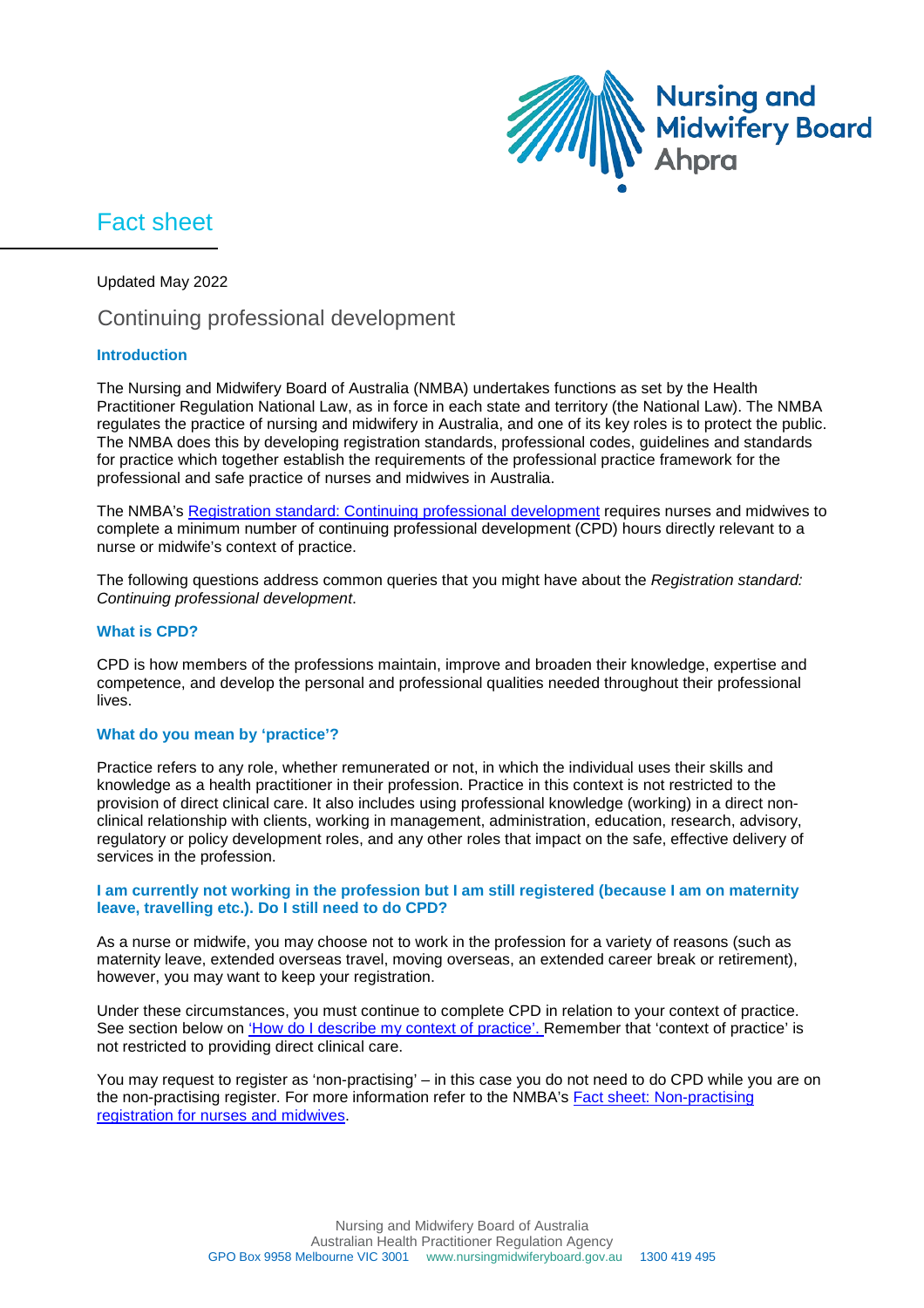# <span id="page-1-0"></span>**How do I describe my context of practice?**

Context of practice refers to the conditions that define an individual's nursing and/or midwifery practice. These include:

- the type of practice setting (e.g. clinical care, management, administration, education, research)
- the location of the practice setting (e.g. urban, rural, remote)
- the characteristics of patients (e.g. health status, age, learning needs)
- the focus of nursing and/or midwifery activities (e.g. health promotion, research, management)
- the degree to which practice is autonomous, and
- the resources that are available, including access to other healthcare professionals.

# **How do I record my CPD?**

A template is provided in [Appendix 1](#page-5-0) which can be used to document your self-directed learning and CPD activities and reflections.

### **What sort of records will I need to produce?**

If you are selected for audit you will need to complete an audit checklist that outlines the documents you need to show as evidence of completing your CPD.

CPD records may include participation in the following activities:

- tertiary, vocational and other accredited courses including distance education (should relate to context of practice)
- conferences, forums, seminars and symposia
- short courses, workshops, seminars and discussion groups through a professional group or organisation who may issue a certificate of compliance/completion
- mandatory learning activities in the workplace in the area of practice
- self-directed learning, and
- any other structured learning activities not covered above.

# **How many CPD hours do I need to complete?**

| <b>Registration type</b>                     | <b>Minimum hours</b>                                                                                                                                                                                          | <b>Total hours</b> |
|----------------------------------------------|---------------------------------------------------------------------------------------------------------------------------------------------------------------------------------------------------------------|--------------------|
| Registered nurse or<br><b>Enrolled nurse</b> | 20 hours                                                                                                                                                                                                      | 20 hours           |
| Midwife                                      | 20 hours                                                                                                                                                                                                      | 20 hours           |
| Registered nurse and<br>Midwife              | Registered nurse - 20 hours<br>Midwife $-20$ hours                                                                                                                                                            | 40 hours           |
| Enrolled nurse and<br>Midwife                | Enrolled nurse $-20$ hours<br>Midwife $-20$ hours                                                                                                                                                             | 40 hours           |
| Nurse practitioner                           | Registered nurse - 20 hours<br>Nurse practitioner endorsement - 10 additional<br>hours relating to prescribing and administration<br>of medicines, diagnostics investigations,<br>consultation and referral   | 30 hours           |
| Midwife practitioner                         | Midwife $-20$ hours<br>Midwife endorsement - 10 additional hours<br>relating to context of practice, prescribing and<br>administration of medicines, diagnostics<br>investigations, consultation and referral | 30 hours           |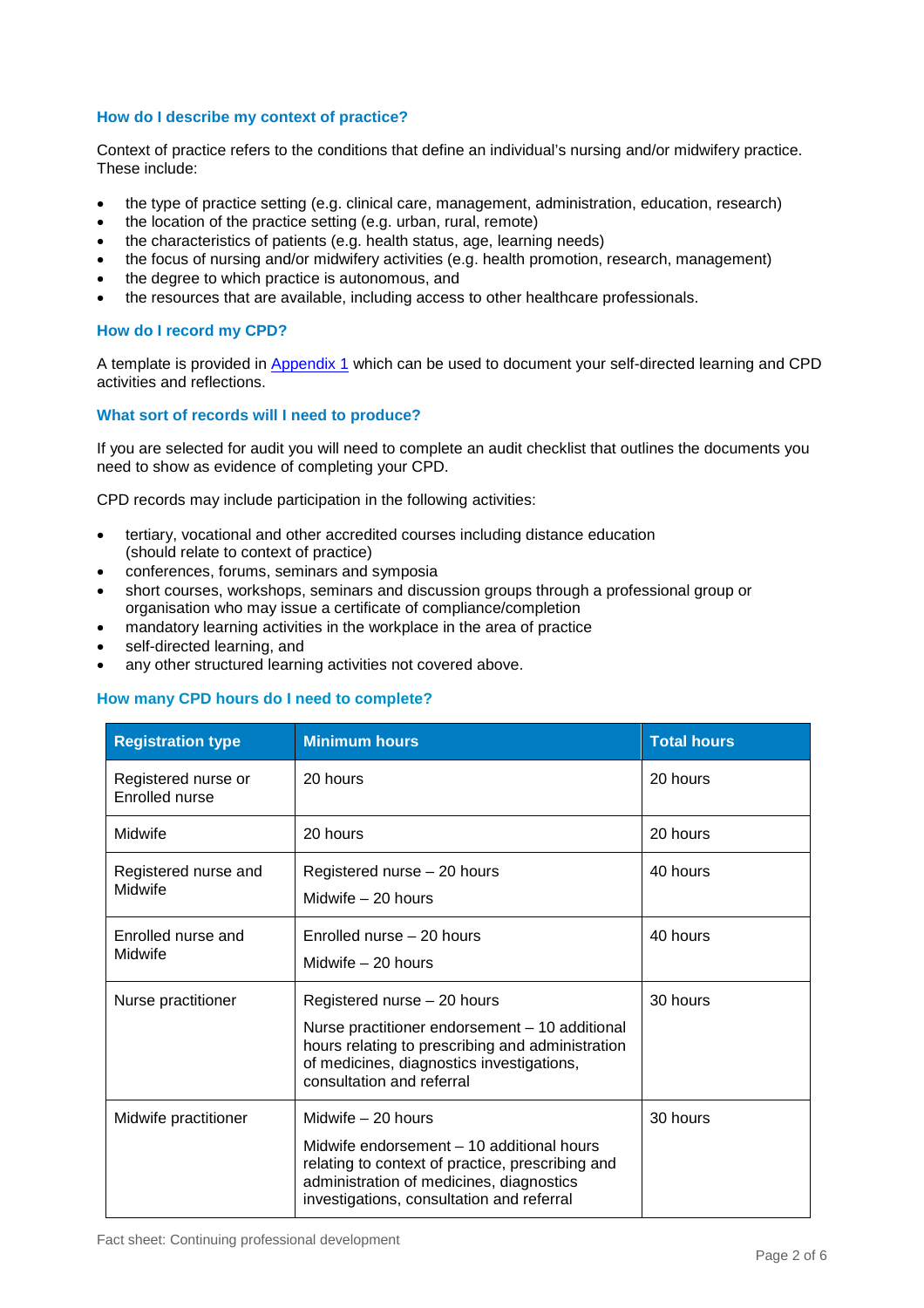| <b>Registration type</b>                                                          | <b>Minimum hours</b>                                                                                                                                                                                                                                                        | <b>Total hours</b> |
|-----------------------------------------------------------------------------------|-----------------------------------------------------------------------------------------------------------------------------------------------------------------------------------------------------------------------------------------------------------------------------|--------------------|
| Registered nurse with<br>scheduled medicines<br>endorsement<br>(Rural and remote) | Registered nurse - 20 hours<br>Scheduled medicines endorsement -10<br>additional hours relating to obtaining, supplying<br>and administration of scheduled medicines                                                                                                        | 30 hours           |
| Midwife with scheduled<br>medicines endorsement                                   | Midwife - 20 hours<br>Scheduled medicines endorsement -10<br>additional hours relating to context of practice,<br>prescribing and administration of medicines,<br>diagnostics investigations, and consultation and<br>referral                                              | 30 hours           |
| Registered nurse and<br>midwife with scheduled<br>medicines endorsement           | Registered nurse or enrolled nurse - 20 hours<br>Midwife - 20 hours<br>Scheduled medicines endorsement -10<br>additional hours relating to context of practice,<br>prescribing and administration of medicines,<br>diagnostics investigations, consultation and<br>referral | 50 hours           |

# **I am registered as both a nurse and a midwife. Can I count relevant CPD activities towards the CPD hours for both professions?**

If CPD activities are relevant to both nursing and midwifery professions, those activities may be counted as evidence for both nursing and midwifery CPD hours. The activities should be relevant to your context of practice and improve your knowledge, expertise and competence as a nurse and midwife.

#### **How long do I need to keep a record of the evidence of my CPD, including 'self-directed learning'?**

The NMBA recommends that you keep evidence of CPD, including self-directed learning, for a period of five years.

# **What form should my evidence of CPD (including self-directed learning) take?**

Your documentation of the identified learning need, a learning plan, your participation in the learning activity, and the outcome achieved will form the evidence of CPD you may need to provide. References to the articles that you have read are needed for self-directed activities.

The table in [Appendix 1](#page-5-0) gives you an example of how to enter information about your CPD activities.

#### **Will everyone be audited?**

No. The NMBA has the discretion to select a random number of nurses and midwives to be audited at any time.

You will need to show evidence that you have completed the requirements and provide a copy of your CPD plan for the previous year (1 June  $-$  31 May).

#### **Several professional organisations offer CPD contribution in terms of points. How do I equate this to hours?**

Nurses and midwives need to speak to the relevant professional organisation to confirm the hours equivalent of CPD from points they have completed.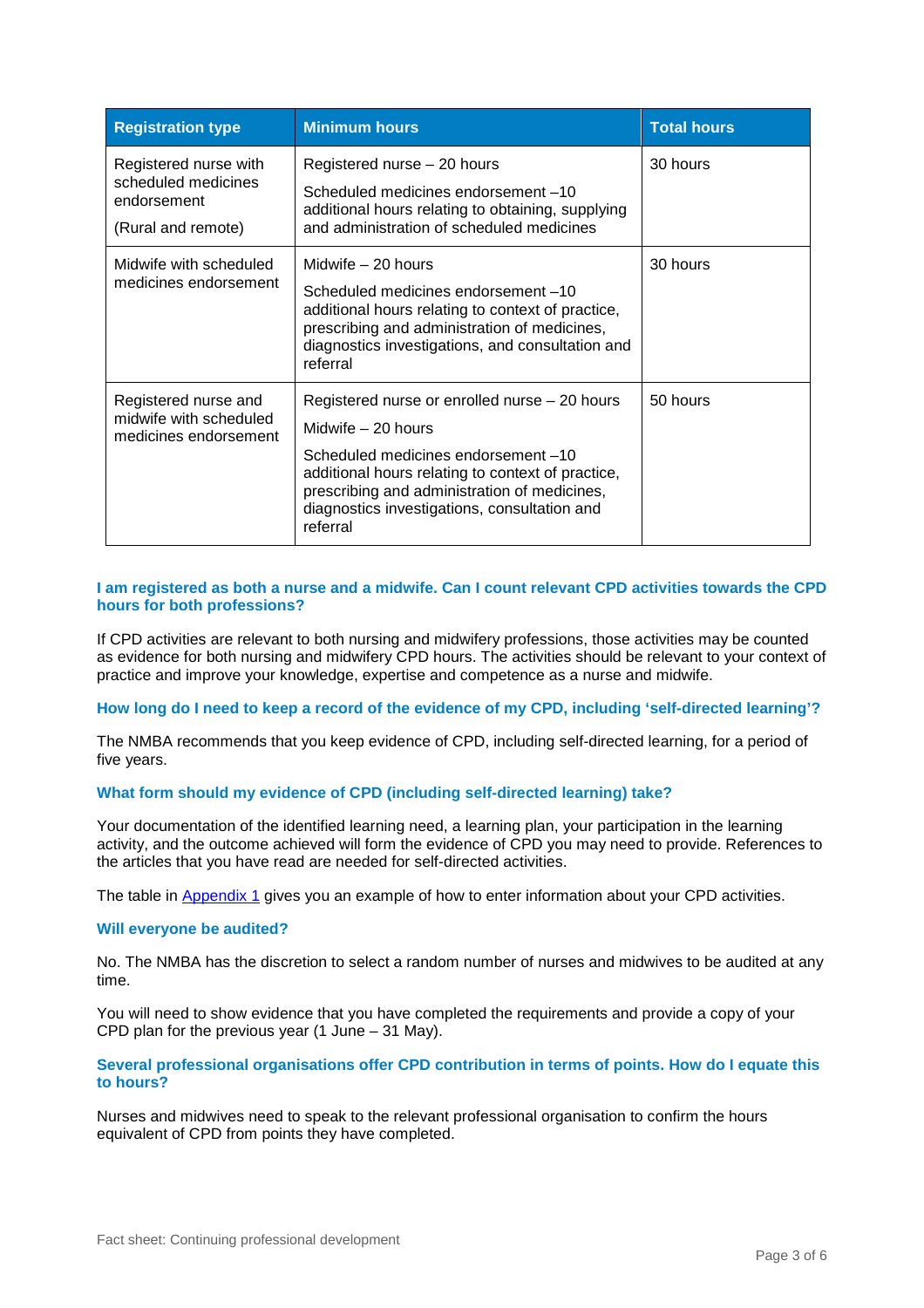#### **Can I claim my cardiopulmonary resuscitation (CPR) or fire training that I have to do at work as CPD activities?**

Mandatory learning activities in the workplace can only be counted as CPD provided that they are relevant to your context of practice and where they include new learning. For example, routine annual CPR and fire training education cannot be counted; however, if there is something new in the mandatory learning area such as COVID-19 pandemic education and training – in the initial stages of the pandemic then this could be claimed.

#### **What if I don't meet my CPD quota?**

At the time of renewal, you need to make a declaration about your CPD. You can apply to the NMBA for an exemption in exceptional circumstances if you feel that you have not met your minimum hours for CPD. You may then be contacted to provide additional information. Following a review, the matter may be referred to the NMBA for consideration.

### **How do I apply for an exemption?**

The registration standard states that the NMBA reserves the right to grant exemptions in individual cases. Refer to the [Policy: exemption from continuing professional development for nurses and midwives](http://www.nursingmidwiferyboard.gov.au/Codes-Guidelines-Statements/Policies/Policy-for-exemptions-from-CPD.aspx) on the NMBA website.

### **For more information**

- [Registration standard: Continuing professional development](http://www.nursingmidwiferyboard.gov.au/Registration-Standards.aspx)
- [Guidelines for continuing professional development](http://www.nursingmidwiferyboard.gov.au/Codes-Guidelines-Statements/Codes-Guidelines.aspx)
- [Policy: Exemption from continuing professional development for nurses and midwives](http://www.nursingmidwiferyboard.gov.au/Codes-Guidelines-Statements/Policies/Policy-for-exemptions-from-CPD.aspx)
- [Audit](http://www.nursingmidwiferyboard.gov.au/Registration-and-Endorsement/Audit.aspx) information is available on the NMBA website
- Visit [www.nursingmidwiferyboard.gov.au](http://www.nursingmidwiferyboard.gov.au/) under *Contact us* to lodge an online enquiry form
- For registration enquiries: 1300 419 495 (in Australia) +61 3 9275 9009 (overseas callers)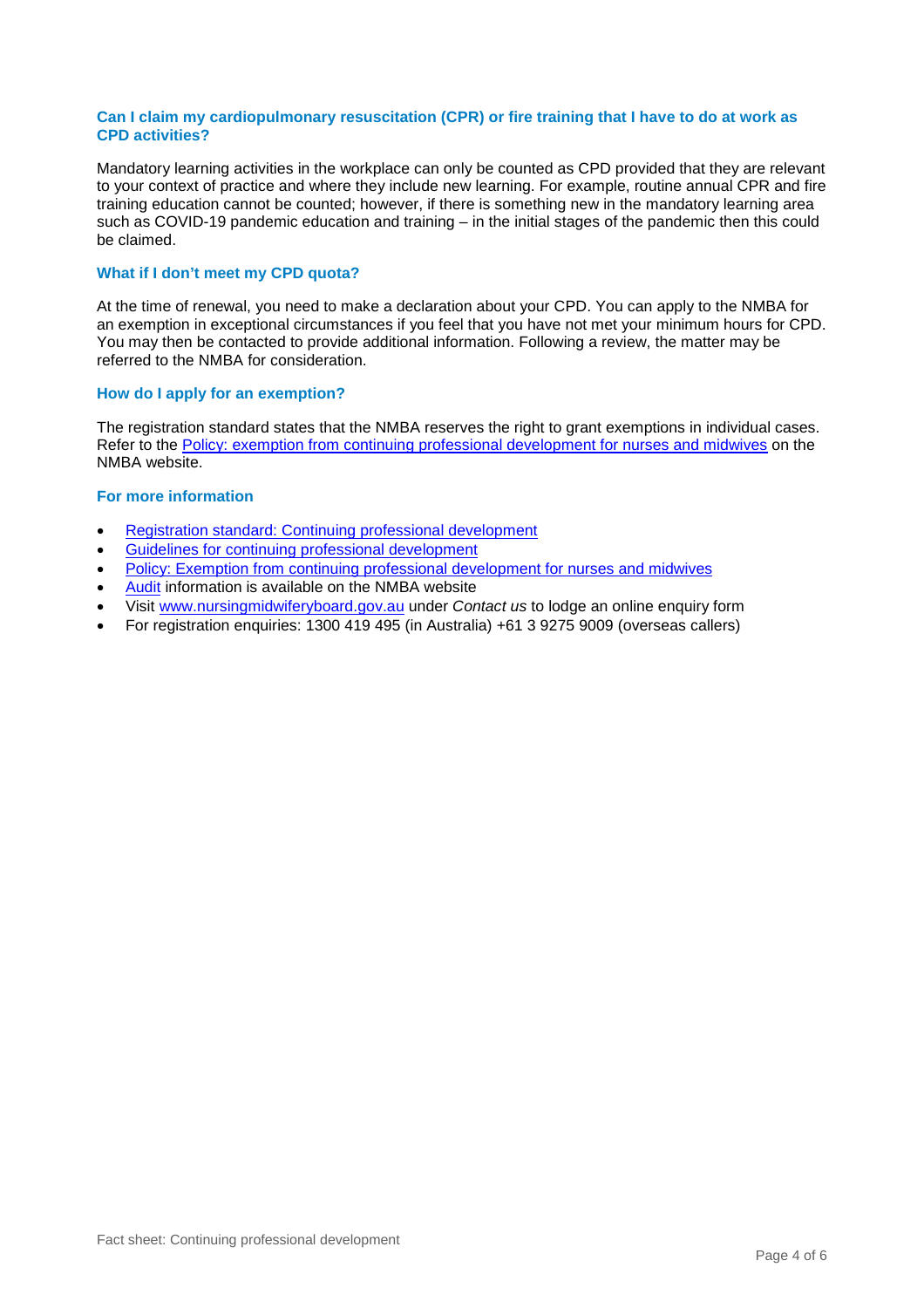# **Document history**

| Approved by:            | Nursing and Midwifery Board of Australia                                                                                                                                             |  |  |  |
|-------------------------|--------------------------------------------------------------------------------------------------------------------------------------------------------------------------------------|--|--|--|
| Date commenced:         | February 2016                                                                                                                                                                        |  |  |  |
| <b>Next review due:</b> | May 2027                                                                                                                                                                             |  |  |  |
| <b>Policy history:</b>  | Is this a new policy? $N$<br>Does this policy amend or update an existing policy? Y<br>If so which version v2.1<br>Does this policy replace another policy with a different title? N |  |  |  |

| <b>Approval date</b> | <b>Version</b> | <b>Reason for change</b>                                                                                                                  |
|----------------------|----------------|-------------------------------------------------------------------------------------------------------------------------------------------|
| March 2022           | v3.0           | New document template<br>Clarification regarding mandatory workplace training activities and<br>whether or not they can be counted as CPD |
| February 2020        | v2.1           | Minor typographic changes to Appendix 1 to reflect updated<br>document titles                                                             |
| June 2016            | v2.0           | Editorial changes to reflect document coming into effect (from<br>previous advanced copy)                                                 |
| February 2016        | v1.0           | Advanced copy                                                                                                                             |